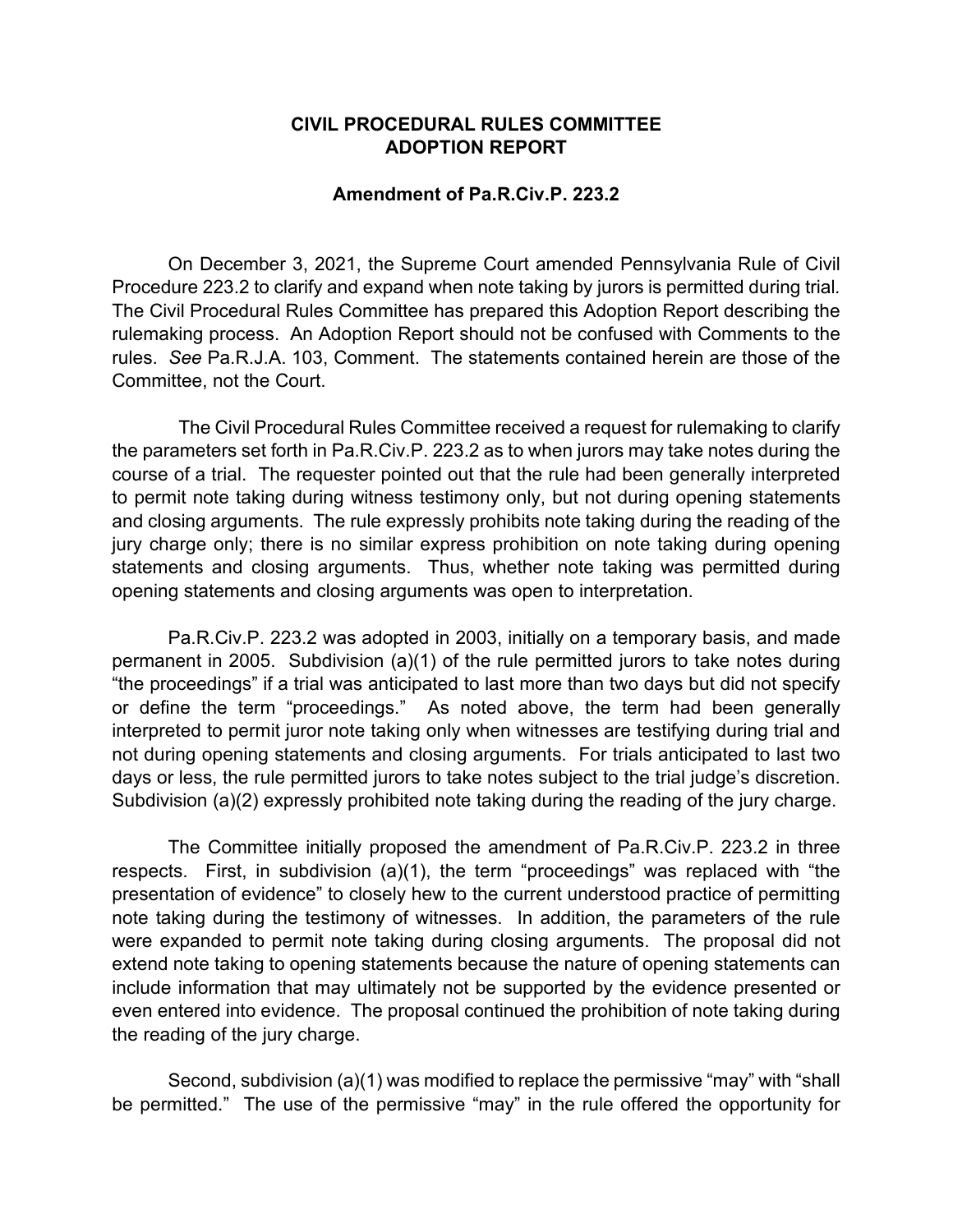variation in procedure. To ensure a uniform practice throughout the Commonwealth, all jurors should be permitted to take notes subject to the parameters of the rule. The rule would continue to place no obligation on the part of jurors to take notes, but the authority for jurors to use this tool for deliberations would be expressly permitted.

Third, subdivision (b) was also modified to include a cautionary juror instruction that note taking should not divert jurors' attention from, *inter alia*, the closing arguments. Those requirements were also incorporated into the suggested jury instruction set forth in the comment following the rule text.

The Committee published the proposal, *see* 49 Pa.B. 3885 (July 27, 2019), and received four comments, both in support of and opposed to the proposal. Those supporting the proposal either supported it as drafted or suggested opening note taking to all portions of the trial, including opening statements. Those opposing the proposal either objected to expanding note taking to closing arguments because closing arguments are not evidence and are not always factually accurate, or believed that note taking should be limited to the presentation of evidence only.

To those commenters opposed to expanding note taking, the Committee believed that the benefit of expanding note taking to engage jurors more fully in the trial and hold attorneys accountable for accurate advocacy far outweighed any potential for inaccuracies. Moreover, the concern that note taking is not always accurate, while certainly true in some instances, was considered speculative when considered as a whole.

The Criminal Procedural Rules Committee, which was also examining whether Pa.R.Crim.P. 644 governing note taking in criminal trials should be similarly clarified, suggested forming a joint subcommittee to resolve any potential differences in the approach to juror note taking. The Civil Procedural Rules Committee agreed.

The joint subcommittee made two recommendations: (1) juror note taking should be permitted in all trials regardless of its anticipated length of time; and (2) juror note taking should be permitted during opening statements and closing arguments.

## **Two-Day Trial Time Limitation**

After receiving the joint subcommittee's recommendations, the Committee discussed the extent of the trial judge's discretion in allowing juror note taking. Prior to the present amendment, Pa.R.Civ.P. 223.2 required a presiding judge to permit note taking in trials lasting more than two days, but granted the judge discretion in trials lasting less than two days. The Committee questioned why this time limit was chosen and whether it was an arbitrary limitation. In reviewing the history of Pa.R.Civ.P. 223.2, it was noted that when first adopted, there was some skepticism whether note taking by jurors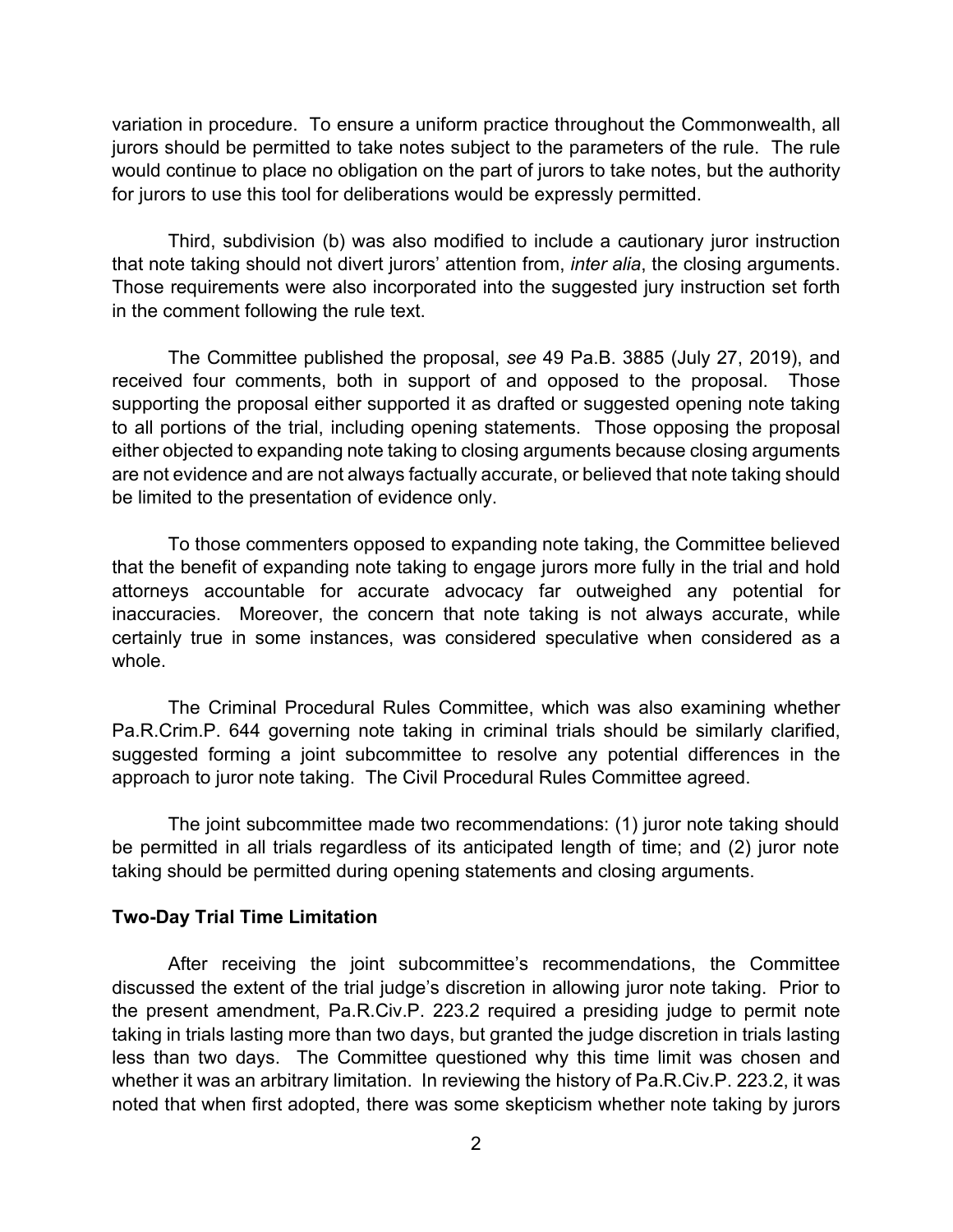was necessary or beneficial. As a compromise, the two-day limitation was imposed because it was reasoned that trials lasting less than two days would be more simple and not necessitate note taking; longer trials were deemed more complicated and thus jurors could benefit from the ability to take notes if they so desired.

The Committee noted that courts have become more accustomed to juror note taking, recognizing the benefits while observing that few of the problems originally feared with the practice have occurred. Thus, the Committee agreed with the joint subcommittee that, regardless of the length of the trial or its complexity, jurors should be allowed to take notes and that the two-day limitation should be eliminated.

## **Note Taking During Opening Statements and Closing Arguments**

In examining the joint subcommittee's recommendation, several Committee members noted the observations shared by the joint subcommittee members on juror note taking. First, taking notes during opening statements aided the jurors in familiarizing themselves with the theories that were going to be presented during the trial. Those notes also helped them organize their thoughts in anticipation of hearing the evidence. Second, jurors found that taking notes during closing arguments aided in recalling those arguments. Additionally, it appeared that jurors had no trouble distinguishing between evidence and argument.

The Committee also noted that the joint subcommittee observed that note taking throughout the trial, rather than only during the presentation of evidence, offered several benefits. First, liberal allowance of note taking demonstrates respect for and trust in the jurors and their ability to perform their duties. Second, note taking keeps attorneys accountable; if jurors take notes, attorneys need to take greater care to avoid discrepancies between the opening statement and the evidence presented. To the concern that opening statements may include references to evidence that is ultimately precluded, curative instructions are an available remedy. It was also noted there are instances during the presentation of evidence when testimony can be stricken. Finally, it was observed that the federal courts permit jurors to take notes during all parts of a trial.<sup>[1](#page-2-0)</sup>

As a result of these discussions, the Committee concluded that note taking should be permitted during both opening statements and closing arguments in addition to during

<span id="page-2-0"></span>Note taking by jurors in federal court is permitted at the discretion of each judge. The directive appears to be set forth in pattern jury instructions and not pursuant to rule. *See, e.g.*, Section 1.9 of the Model Jury Instructions for the United States Court of Appeals for the Third Circuit,

https://www.ca3.uscourts.gov/sites/ca3/files/1 Chaps 1 2 3 2017 Oct.pdf.